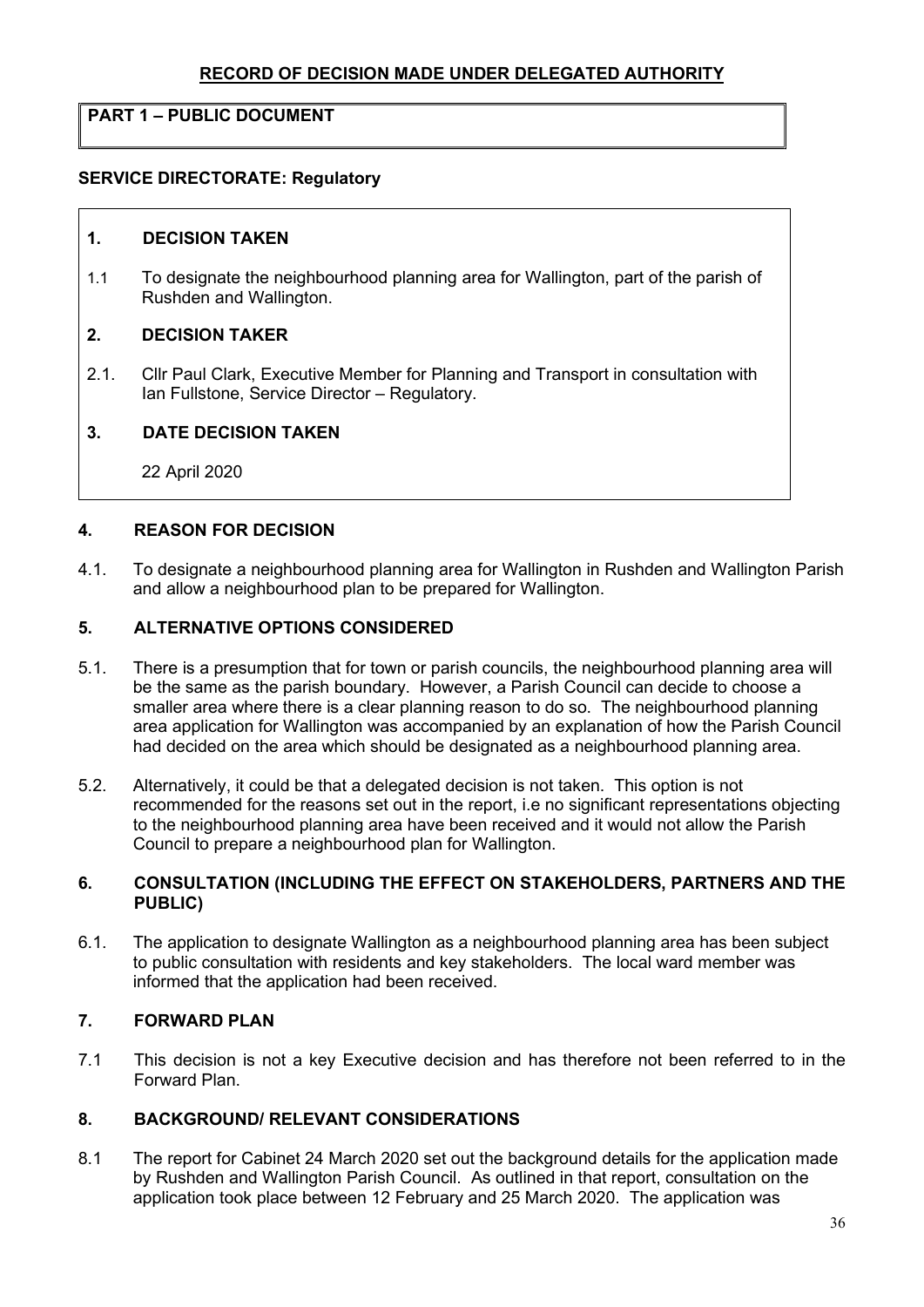published on the Council's website and letters or emails were sent to statutory consultees, adjoining Parish Councils and any local organisations, developers, landowners and individuals registered with an interest in Rushden and Wallington.

- 8.2 The report sought delegated authority to confirm the neighbourhood planning area following public consultation.
- 8.3 Two representations were received by the end of the consultation period and neither raised any objection to the proposed neighbourhood planning area. The representations from Natural England and Hertfordshire County Council are available to view on the website.

# 9. LEGAL IMPLICATIONS

9.1. Delegated authority to designate the neighbourhood planning area was granted to the Service Director – Regulatory in consultation with the Executive Member for Planning and Transport following the cancelled Cabinet meeting on 24 March 2020 due to Covid19.

## 10. FINANCIAL IMPLICATIONS

- 10.1 There are no direct financial implications arising from the decision to designate the neighbourhood planning area for Rushden.
- 10.2 Currently there is funding available for neighbourhood plans where a successful examiners report has been received and a date set for a referendum. The Government has not confirmed whether funding for neighbourhood planning will continue in 2020/21. If the Wallington Neighbourhood Plan progresses to an examination and a referendum in the future, there may be a financial implication for the District Council.

## 11. RISK IMPLICATIONS

11.1 There are no direct risk implications from this report.

## 12. EQUALITIES IMPLICATIONS

- 12.1 In line with the Public Sector Equality Duty, public bodies must, in the exercise of their functions, give due regard to the need to eliminate discrimination, harassment, victimisation, to advance equality of opportunity and foster good relations between those who share a protected characteristic and those who do not.
- 12.2 There are not considered to be any direct equality issues arising from this report. Future individual schemes or considerations may well be subject to appropriate review to ensure they comply with latest equality legislative need. Any risks and opportunities identified will also be subject to assessment for impact on those that share a protected characteristic.

## 12. SOCIAL VALUE IMPLICATIONS

12.1 As the recommendations made in this report do not constitute a public service contract, the measurement of "social value" as required by the Public Services (Social Value) Act 2012 need not be applied, although equalities implications and opportunities are identified in the relevant section at paragraph 13.

## 13. HUMAN RESOURCE IMPLICATIONS

13.1 None.

## 14. BACKGROUND PAPERS

14.1 Cabinet Report – March 2020 – Wallington Neighbourhood Planning Area